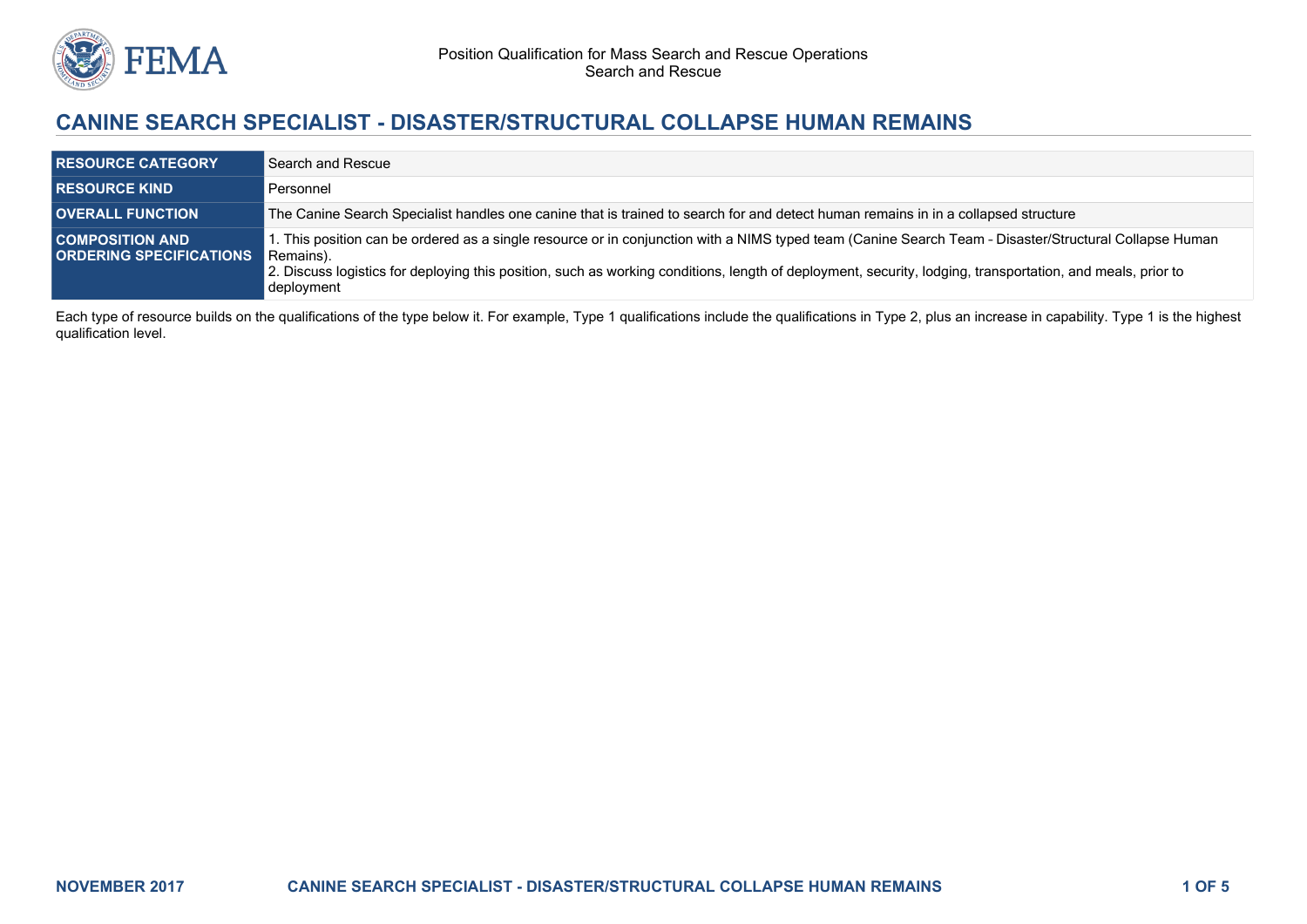

#### Position Qualification for Mass Search and Rescue Operations Search and Rescue

| <b>COMPONENT</b>   | <b>TYPE 1</b>                                                                                                                                                                                                                                                                                                                                                                                                                                                                                                                                                                                          | TYPE <sub>2</sub>                                                                                                                                                                                                                                                                                                                                                                                                                                                                                                                                                                                                                                                                                                                                                                                                                                                                                                                                                                                                                                                                                                                                                                                                                                                                                                                                                                                                                                                                                            | <b>NOTES</b>  |
|--------------------|--------------------------------------------------------------------------------------------------------------------------------------------------------------------------------------------------------------------------------------------------------------------------------------------------------------------------------------------------------------------------------------------------------------------------------------------------------------------------------------------------------------------------------------------------------------------------------------------------------|--------------------------------------------------------------------------------------------------------------------------------------------------------------------------------------------------------------------------------------------------------------------------------------------------------------------------------------------------------------------------------------------------------------------------------------------------------------------------------------------------------------------------------------------------------------------------------------------------------------------------------------------------------------------------------------------------------------------------------------------------------------------------------------------------------------------------------------------------------------------------------------------------------------------------------------------------------------------------------------------------------------------------------------------------------------------------------------------------------------------------------------------------------------------------------------------------------------------------------------------------------------------------------------------------------------------------------------------------------------------------------------------------------------------------------------------------------------------------------------------------------------|---------------|
| <b>DESCRIPTION</b> | Same as Type 2 PLUS:<br>Handles one canine that is trained to search for and<br>detect human remains in a collapsed structure defined<br>as "heavy" and "medium" as per the UN INSARAG<br>Guideline and Methodology for US&R categories for<br>structures<br>1. Heavy construction: Failed structures of heavy floor,<br>pre-cast concrete, reinforced concrete, steel frame<br>construction, and mass transportation equipment<br>2. Medium construction: Failed structures of heavy wall<br>and non-reinforced concrete construction, confined<br>spaces (permit required), trenches and excavations | The Canine Search Specialist - Disaster/Structural<br><b>Collapse Human Remains:</b><br>1. Handles one canine that is trained to search for and<br>detect human remains in a collapsed structure defined<br>as "light" as per the United Nations (UN) International<br>Search and Rescue Advisory Group's (INSARAG)<br>Guideline and Methodology for Urban Search & Rescue<br>(US&R) categories for structures<br>a. Light construction: Failed structures of light frame<br>construction<br>2. Requests rescue, evacuation, and recovery<br>resources<br>3. Performs medical care to include first aid<br>4. Deploys for up to 14 days, ready to deploy within 24<br>hours of notification, is self-sustainable for 72 hours<br>upon arrival; handler determines duty cycle of dog<br>based on assignment, environment, terrain, and other<br>factors affecting detection performance<br>5. Provides:<br>b. Safety of self and team members<br>c. Basic medical care of self, team members, and<br>survivors<br>d. Simple decontamination of self and team members<br>e. Basic ground support capability for helicopter<br>operations<br>6. Coordinates with ground vehicles, watercraft, and<br>aircraft for support, transportation, and evacuation<br>Operates in environments with and without<br>infrastructure including those affected by disasters and<br>terrorism; with compromised access to roadways,<br>utilities, and transportation; and limited availability of<br>shelter, food, and water | Not Specified |
| <b>EDUCATION</b>   | Not Specified                                                                                                                                                                                                                                                                                                                                                                                                                                                                                                                                                                                          | Not Specified                                                                                                                                                                                                                                                                                                                                                                                                                                                                                                                                                                                                                                                                                                                                                                                                                                                                                                                                                                                                                                                                                                                                                                                                                                                                                                                                                                                                                                                                                                | Not Specified |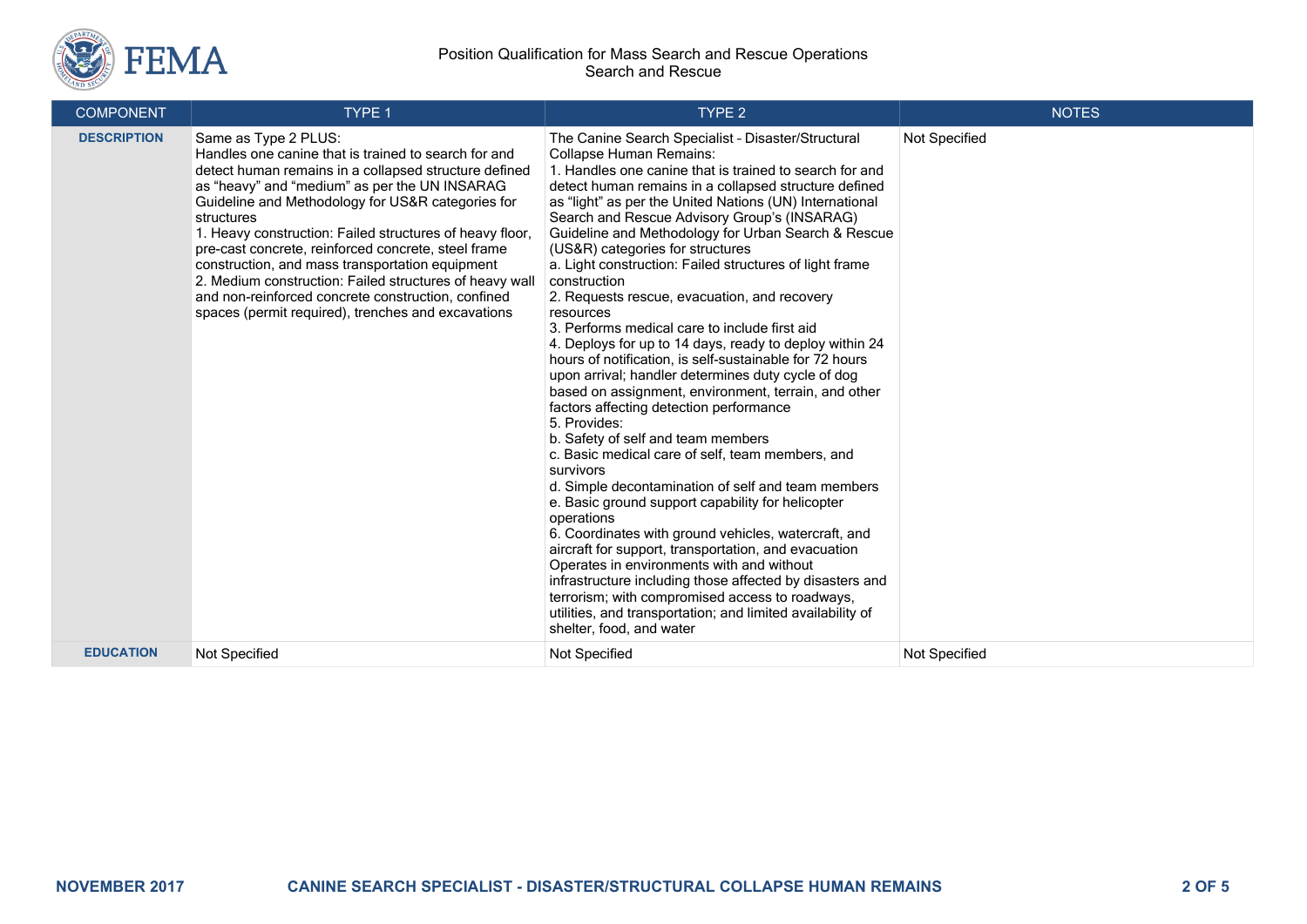

#### Position Qualification for Mass Search and Rescue Operations Search and Rescue

| <b>COMPONENT</b> | TYPE 1         | TYPE 2                                                                                                                                                                                                                                                                                                                                                                                                                                                                                                                                                                                                                                                                                                                                                                                                                                                                                                                                                                                                                                                                                                                                                                                                                                                                                                                                                                                                                                                                                                                                                                                                                                                                                                                   | <b>NOTES</b>  |
|------------------|----------------|--------------------------------------------------------------------------------------------------------------------------------------------------------------------------------------------------------------------------------------------------------------------------------------------------------------------------------------------------------------------------------------------------------------------------------------------------------------------------------------------------------------------------------------------------------------------------------------------------------------------------------------------------------------------------------------------------------------------------------------------------------------------------------------------------------------------------------------------------------------------------------------------------------------------------------------------------------------------------------------------------------------------------------------------------------------------------------------------------------------------------------------------------------------------------------------------------------------------------------------------------------------------------------------------------------------------------------------------------------------------------------------------------------------------------------------------------------------------------------------------------------------------------------------------------------------------------------------------------------------------------------------------------------------------------------------------------------------------------|---------------|
| <b>TRAINING</b>  | Same as Type 2 | Completion of the following:<br>1. IS-100: Introduction to Incident Command System<br>$(ICS)$ or $ICS-100$<br>2. IS-200: Basic Incident Command System for Initial<br>Response, ICS-200<br>3. IS-700: National Incident Management System<br>(NIMS), An Introduction<br>4. IS-800: National Response Framework, An<br>Introduction<br>5. Training in accordance with Occupational Safety and<br>Health Administration (OSHA) 29 Code of Federal<br>Regulations (CFR) Part 1910.1030: Bloodborne<br>Pathogens<br>6. First aid to include cardiopulmonary resuscitation<br>(CPR) and automated external defibrillator (AED)<br>7. Canine first aid<br>Completion of an Authority Having Jurisdiction (AHJ)-<br>validated training program that meets or exceeds the<br>recommendations specific to a Canine Search<br>Specialist - Disaster/Structural Collapse Human<br>Remains that includes, but is not limited to, the<br>following:<br>Awareness of the following:<br>1. ASTM International (ASTM) F3072: Standard Guide<br>for Intermediate Wilderness Global Position System<br>(GPS)-Global Navigation Satellite System (GNSS) Use<br>(GPS-GNSS-IIW) Endorsement or equivalent<br>2. ASTM F2890: Standard Guide for Hazard Awareness<br>for Search and Rescue Personnel or equivalent<br>3. Crime scene preservation<br>Training in the following:<br>1. FEMA National US&R Response System Canine<br>Search Specialist course or equivalent<br>2. ASTM International (ASTM) F2209: Standard Guide<br>for Training of Level I Land Search Team Member or<br>equivalent<br>3. ASTM F1847: Standard Guide for Demonstrating<br>Minimum Skills of Search and Rescue Dogs and<br>Handlers or equivalent<br>(Continued) | Not Specified |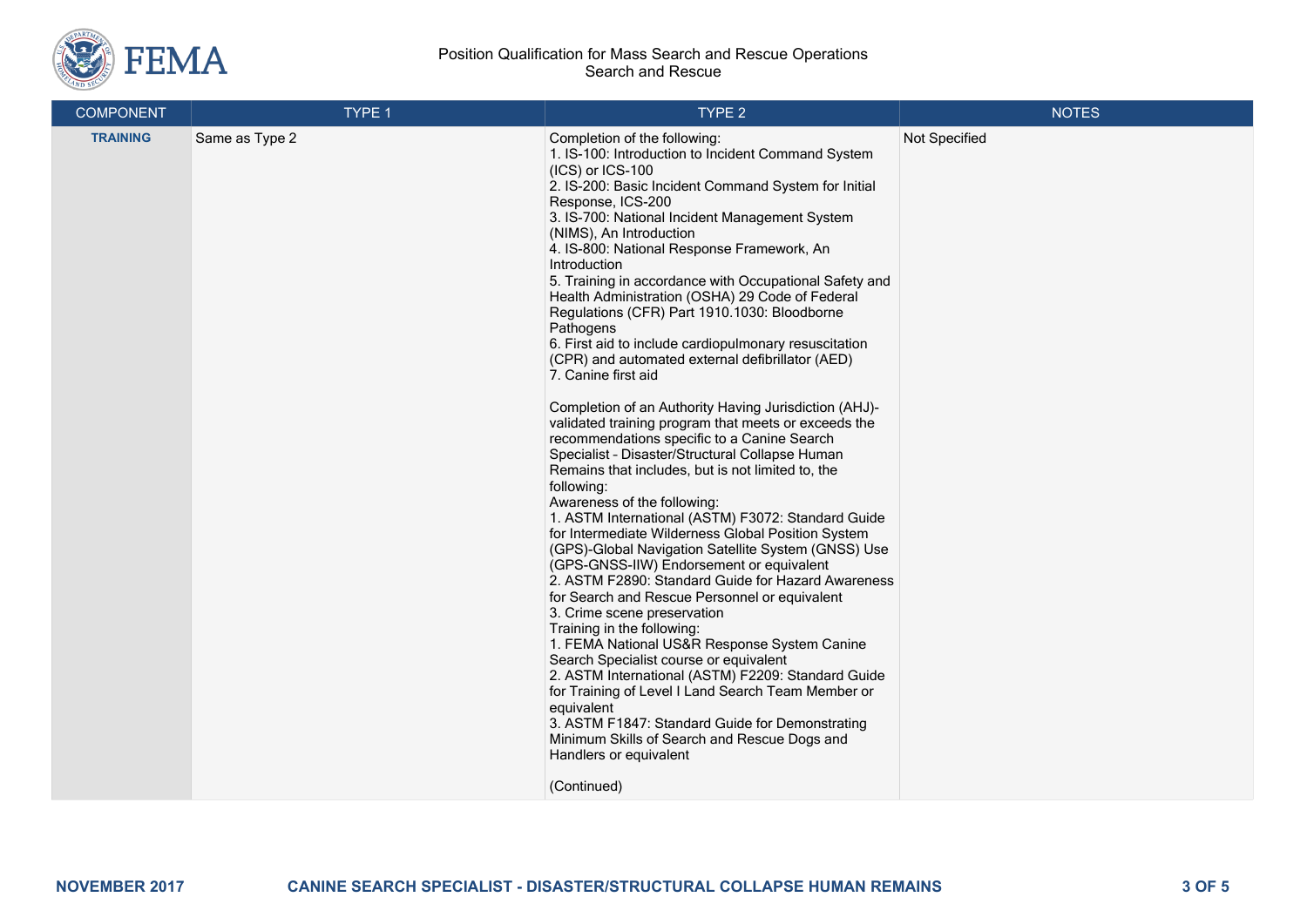

#### Position Qualification for Mass Search and Rescue Operations Search and Rescue

| <b>COMPONENT</b>                                                                                           | TYPE 1         | TYPE <sub>2</sub>                                                                                                                                                                                                                                                                                                                                                                                                                                                                                                                                                                                                           | <b>NOTES</b>                                                                                                                                                                                                                                                                   |
|------------------------------------------------------------------------------------------------------------|----------------|-----------------------------------------------------------------------------------------------------------------------------------------------------------------------------------------------------------------------------------------------------------------------------------------------------------------------------------------------------------------------------------------------------------------------------------------------------------------------------------------------------------------------------------------------------------------------------------------------------------------------------|--------------------------------------------------------------------------------------------------------------------------------------------------------------------------------------------------------------------------------------------------------------------------------|
| <b>TRAINING</b>                                                                                            |                | (Continued)<br>4. ASTM F1848: Standard Classification for Search and<br>Rescue Dog Crew/Teams or equivalent<br>5. ASTM F1879: Standard Guide for Demonstrating<br>Obedience and Agility in Search and Rescue Dogs or<br>equivalent                                                                                                                                                                                                                                                                                                                                                                                          |                                                                                                                                                                                                                                                                                |
| <b>EXPERIENCE</b>                                                                                          | Same as Type 2 | Knowledge, Skills, and Abilities:<br>1. Knowledge of canine search and associated hazards<br>2. Knowledge of the capabilities of canine search<br>3. Understanding of canine search procedures during<br>day and night operations<br>Experience:<br>Completion of the Canine Search Specialist -<br>Disaster/Structural Collapse Human Remains Position<br>Task Book (PTB) or equivalent documentation                                                                                                                                                                                                                      | Not Specified                                                                                                                                                                                                                                                                  |
| <b>PHYSICAL/MEDICAL</b><br><b>FITNESS</b>                                                                  | Same as Type 2 | 1. Arduous<br>2. Meets minimum physical fitness standards, in<br>accordance with AHJ Job Related Physical Ability Test<br>(JRPAT)<br>3. Maintains AHJ-determined medical standards<br>suitable for the environment and job requirements<br>4. Maintains immunizations in accordance with the<br>Department of Health and Human Services Centers for<br>Disease Control's recommended adult immunization<br>schedule for the United States of America<br>5. Licensed veterinarian performs annual examination<br>on canine to verify canine has no defects or illnesses<br>that would preclude performing during deployments | 1. NIMS Guideline for the National Qualification System<br>(NQS) defines Physical/Medical Fitness levels for NIMS<br>positions.<br>2. Handler determines duty cycle of dog based on<br>assignment, environment, terrain, and other factors<br>affecting detection performance. |
| <b>CURRENCY</b>                                                                                            | Same as Type 2 | 1. Annual refresher of related SAR skills and abilities, at<br>the AHJ's determination<br>2. Operational incident experience or participation in<br>planned event, exercises, drills, or simulations within<br>three years of AHJ's approval to serve as a Canine<br>Search Specialist<br>3. Background checks as applicable law permits or<br>requires                                                                                                                                                                                                                                                                     | Provider must carry out and use any background<br>checks as applicable law specifies. This may include a<br>background check completed within past 12 months;<br>sex-offender registry check; and a local, state, and a<br>local, state, and national criminal history.        |
| <b>PROFESSIONAL AND Same as Type 2</b><br><b>TECHNICAL</b><br><b>LICENSES AND</b><br><b>CERTIFICATIONS</b> |                | FEMA Canine Search Team Certification Evaluation -<br>Human Remains Detection or equivalent                                                                                                                                                                                                                                                                                                                                                                                                                                                                                                                                 | Not Specified                                                                                                                                                                                                                                                                  |